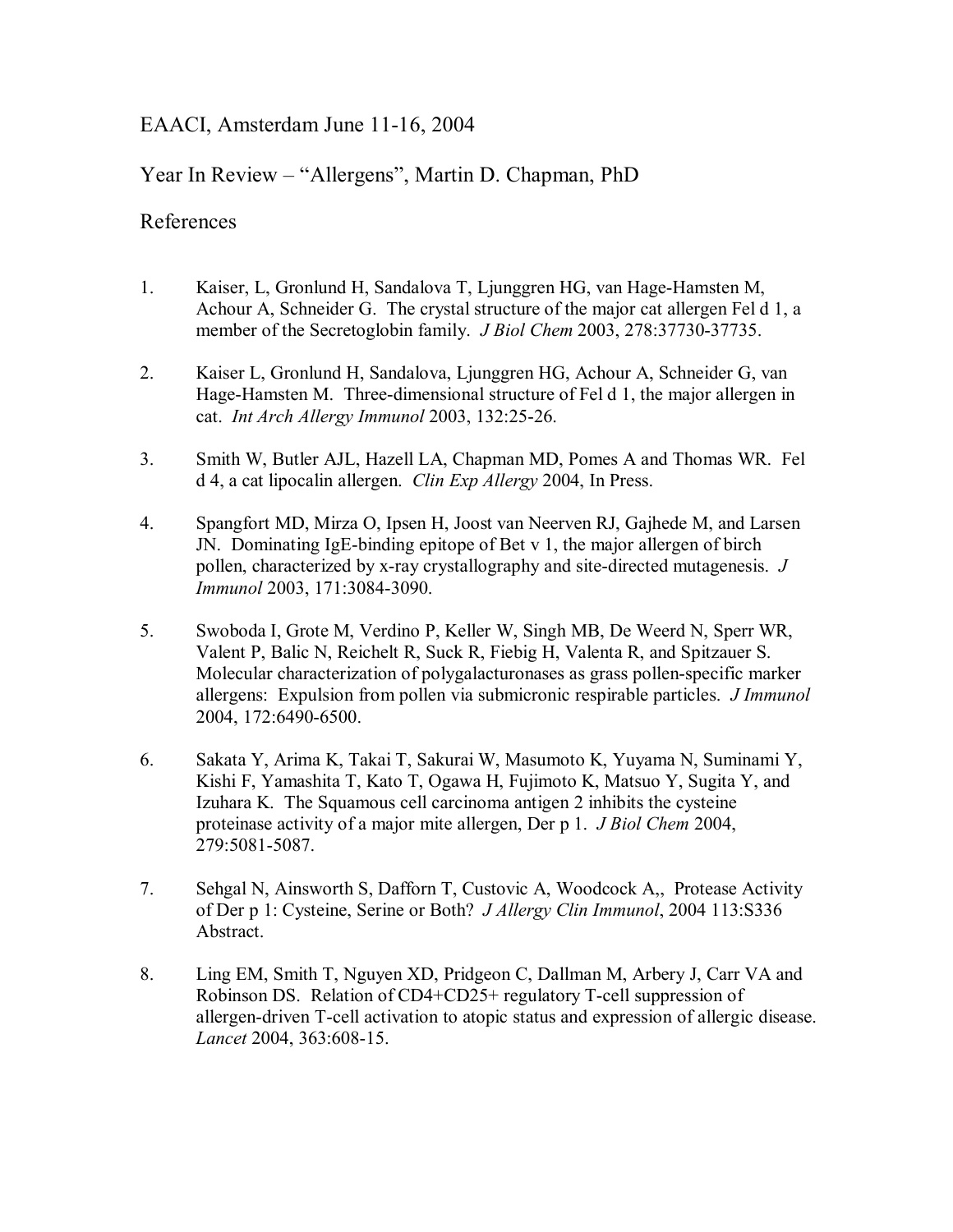- 9. Runa F, William A, Oldfield LG, Higashi N, Larche M, and Kay B. Late asthmatic reactions induced by inhalation of allergen-derived T cell peptides. *Am J Respir Crit Care Med* 2004, 169:20-26.
- 10. Reefer AJ, Carneiro RM, Custis NJ, Platts-Mills TAE, Sung SSJ, Hammer J, and Woodfolk JA. A role for IL-10 mediated HLA-DR7-restricted T cell-dependent events in development of the modified Th2 response to cat allergen. *J Immuno*l 2004, 172:2763-2772.
- 11. Breiteneder H, and Radauer C. A classification of plant food allergens. *J Allergy Clin Immunol* 2004, 113:821-30.
- 12. Koppelman SJ, Wensing M, Ertmann M, Knulst AC, and Knol EF. Relevance of Ara h1, Ara h2 and Ara h3 in peanut-allergic patients, as determined by immunoglobulin E Western blotting, basophil-histamine release and intracutaneous testing: Ara h2 is the most important peanut allergen. *Clin Exp Allergy* 2004, 34:583-590.
- 13. Shreffler WG, Beyer K, Chu TH, Burks AW, and Sampson HA. Microarray immunoassay: Association of clinical history, in vitro IgE function, and heterogeneity of allergenic peanut epitopes. *J Allergy Clin Immunol* 2004, 113:776-82.
- 14. Perry TT, Conover-Walker MK, Pomes A, Chapman MD, and Wood R. Distribution of peanut allergen in the environment. *J Allergy Clin Immunol* 2004, 113:973-6.
- 15. Sears MR, Greene JM, Willan AR, Wiecek EM, Taylor DR, Flannery EM, Cowan JO, Herbison GP, Silva PA, and Poulton R. A longitudinal, population-based, cohort study of childhood asthma followed to adulthood. *N Engl J Med* 2003, 349:1414-1475.
- 16. Terreehorst I, Hak E, Oosing AJ, Tempels-Pavlica Z, de Monchy JGR, Bruijnzeel-Koomen CAFM, Aalberse RC, and van Wijk RG. Evaluation of impermeable covers for bedding in patients with allergic rhinitis. *N Engl J Med* 2003, 349:237-246.
- 17. Woodcock A, Forster L, Matthews E, Martin J, Letley L, Vickers M, Britton J, Strachan D, Howarth P, Altmann D, Frost C, and Custovic A, and the Medical Research Council General Practice Research Framework. Control of exposure to mite allergen and allergen-impermeable bed covers for adults with asthma. *N Engl J Med* 2003, 349:225-236.